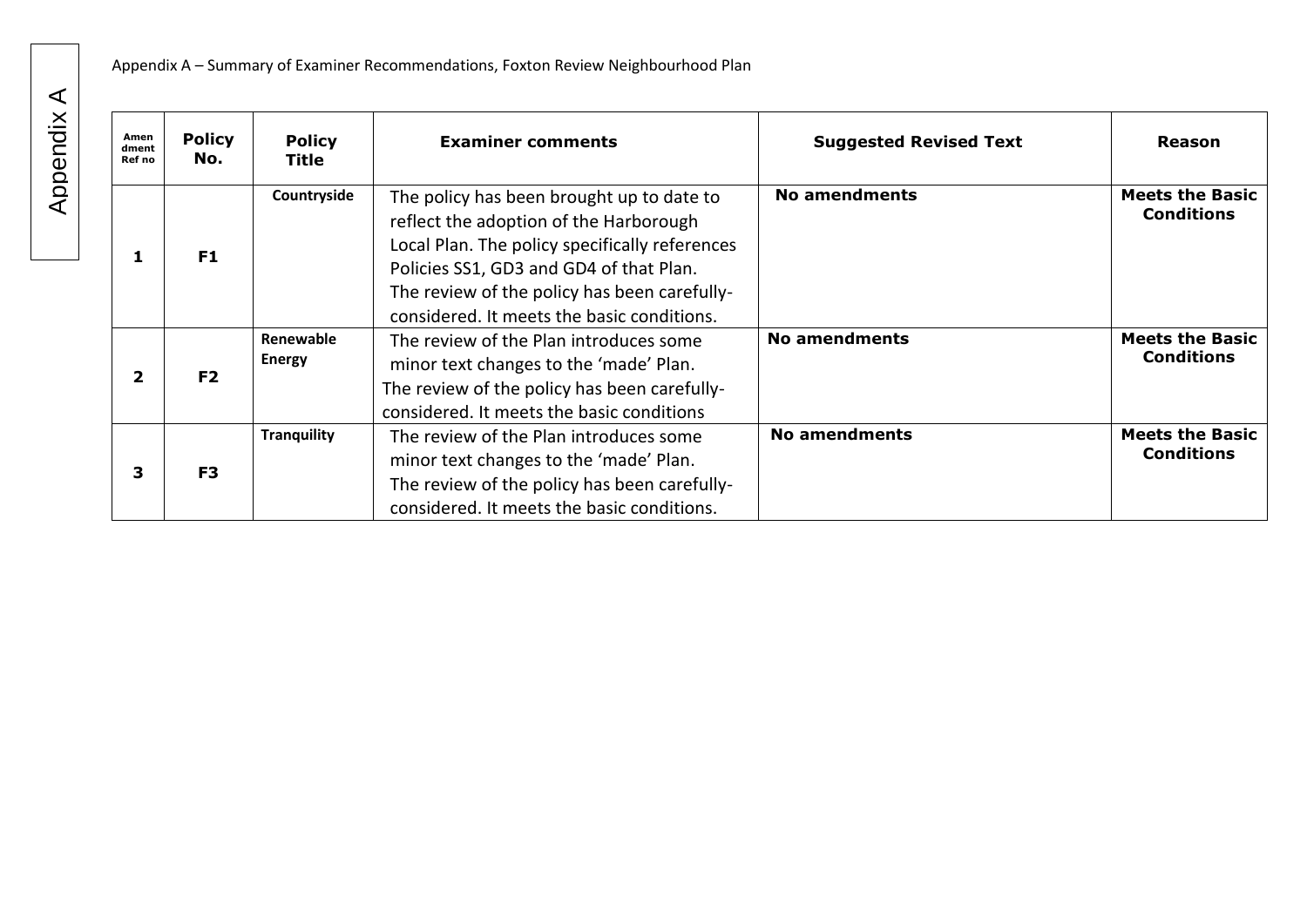| 4 | F4             | <b>Foxton Areas</b><br>of Separation      | The review of the Plan has resulted in the<br>policy being shortened. The revised policy<br>comments that the open and undeveloped<br>character of the two Foxton Areas of<br>Separation, as defined on Map 2 and the<br>Policies Map, will be retained. It specifically<br>comments that the construction of new<br>buildings, including new caravan and lodges<br>sites, will not be supported unless they<br>preserve the openness of the Areas of<br>Separation and do not conflict with the<br>objective of the policy.<br>The policy is now much clearer than the<br>policy in the 'made' Plan. In addition, the<br>importance of retaining the existing<br>separation between the village and the<br>Locks (to the south-west) and to Airfield<br>Farm (to the south-east) is unchanged.<br>The review of the policy has been carefully-<br>considered. It meets the basic conditions. | <b>No amendments</b> | <b>Meets the Basic</b><br><b>Conditions</b> |
|---|----------------|-------------------------------------------|-----------------------------------------------------------------------------------------------------------------------------------------------------------------------------------------------------------------------------------------------------------------------------------------------------------------------------------------------------------------------------------------------------------------------------------------------------------------------------------------------------------------------------------------------------------------------------------------------------------------------------------------------------------------------------------------------------------------------------------------------------------------------------------------------------------------------------------------------------------------------------------------------|----------------------|---------------------------------------------|
| 5 | F <sub>5</sub> | <b>Ecology and</b><br><b>Biodiversity</b> | The review of the Plan introduces some<br>minor text changes to the 'made' Plan and<br>identifies individual sites of biodiversity<br>interest.<br>The review of the policy has been carefully-<br>considered. It meets the basic conditions.                                                                                                                                                                                                                                                                                                                                                                                                                                                                                                                                                                                                                                                 | <b>No amendments</b> | <b>Meets the Basic</b><br><b>Conditions</b> |
| 6 | F <sub>6</sub> | <b>The Canal</b>                          | No changes are proposed to the policy in the<br>'made' Plan.                                                                                                                                                                                                                                                                                                                                                                                                                                                                                                                                                                                                                                                                                                                                                                                                                                  | <b>No amendments</b> | <b>Meets the Basic</b><br><b>Conditions</b> |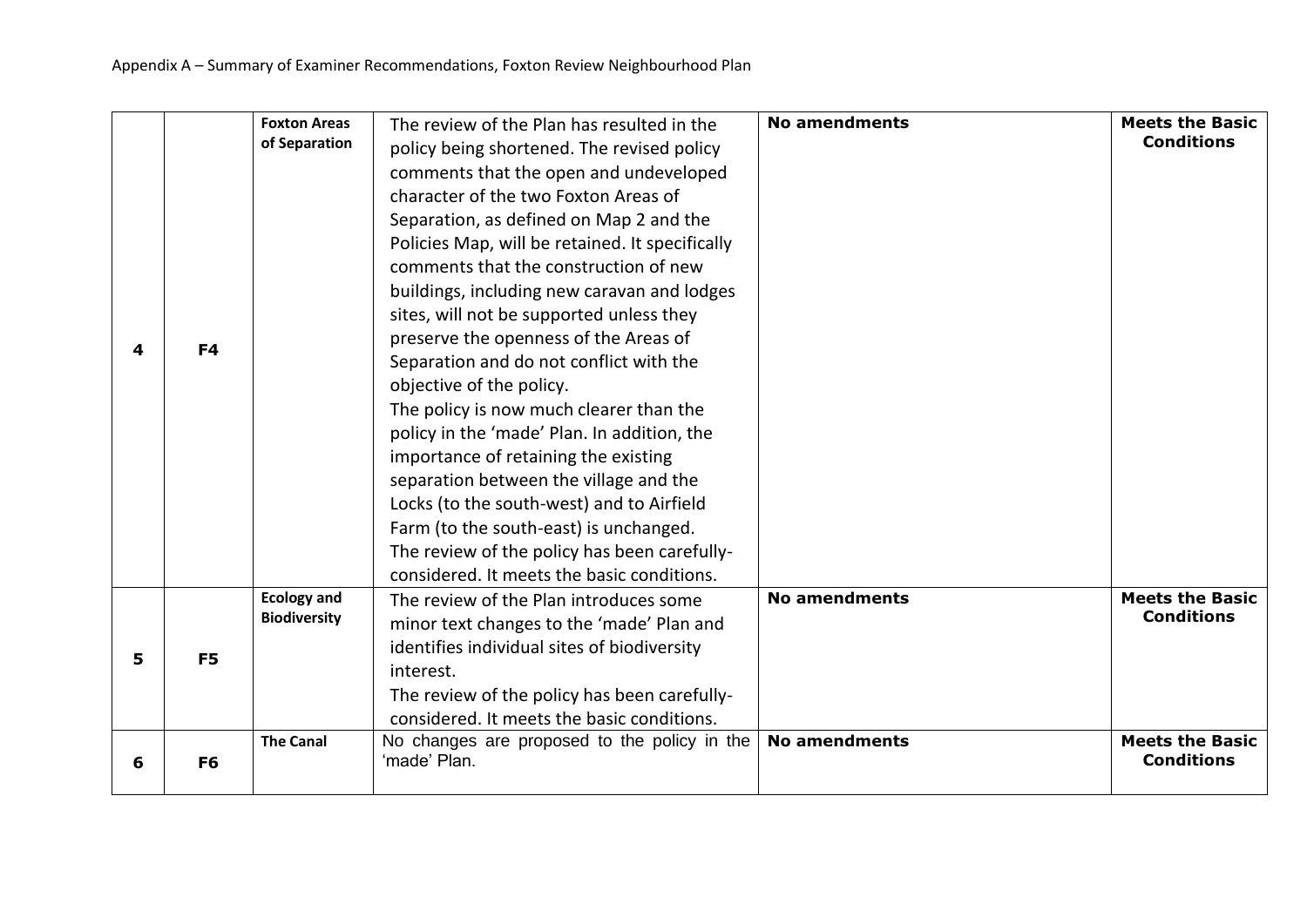|   | F7                                       | <b>Local Heritage</b><br><b>Assets</b>                     | No changes are proposed to the policy in the<br>'made' Plan.                                                                                                                                                                                                                                                                                                                                                                                                                                    | <b>No amendments</b> | <b>Meets the Basic</b><br><b>Conditions</b> |
|---|------------------------------------------|------------------------------------------------------------|-------------------------------------------------------------------------------------------------------------------------------------------------------------------------------------------------------------------------------------------------------------------------------------------------------------------------------------------------------------------------------------------------------------------------------------------------------------------------------------------------|----------------------|---------------------------------------------|
| 8 | F8                                       | <b>New Policy for</b><br><b>Ridge and</b><br><b>Furrow</b> | The review of the Plan identifies parcels of<br>land with ridge and furrow characteristics<br>and identifies them as non-designated<br>heritage assets. I am satisfied that the<br>policy does not materially affect the nature<br>of the Plan given that the previous version<br>of the Foxton Plan also considered non<br>designated heritage assets.<br>The review of the approach to non-<br>designated heritage assets has been<br>carefully-considered. It meets the basic<br>conditions. | <b>No amendments</b> | <b>Meets the Basic</b><br><b>Conditions</b> |
| 9 | <b>Policy</b><br>F9:<br>(former<br>lyF8) | Design                                                     | No changes are proposed to the policy in the<br>'made' Plan.                                                                                                                                                                                                                                                                                                                                                                                                                                    | <b>No amendments</b> | <b>Meets the Basic</b><br><b>Conditions</b> |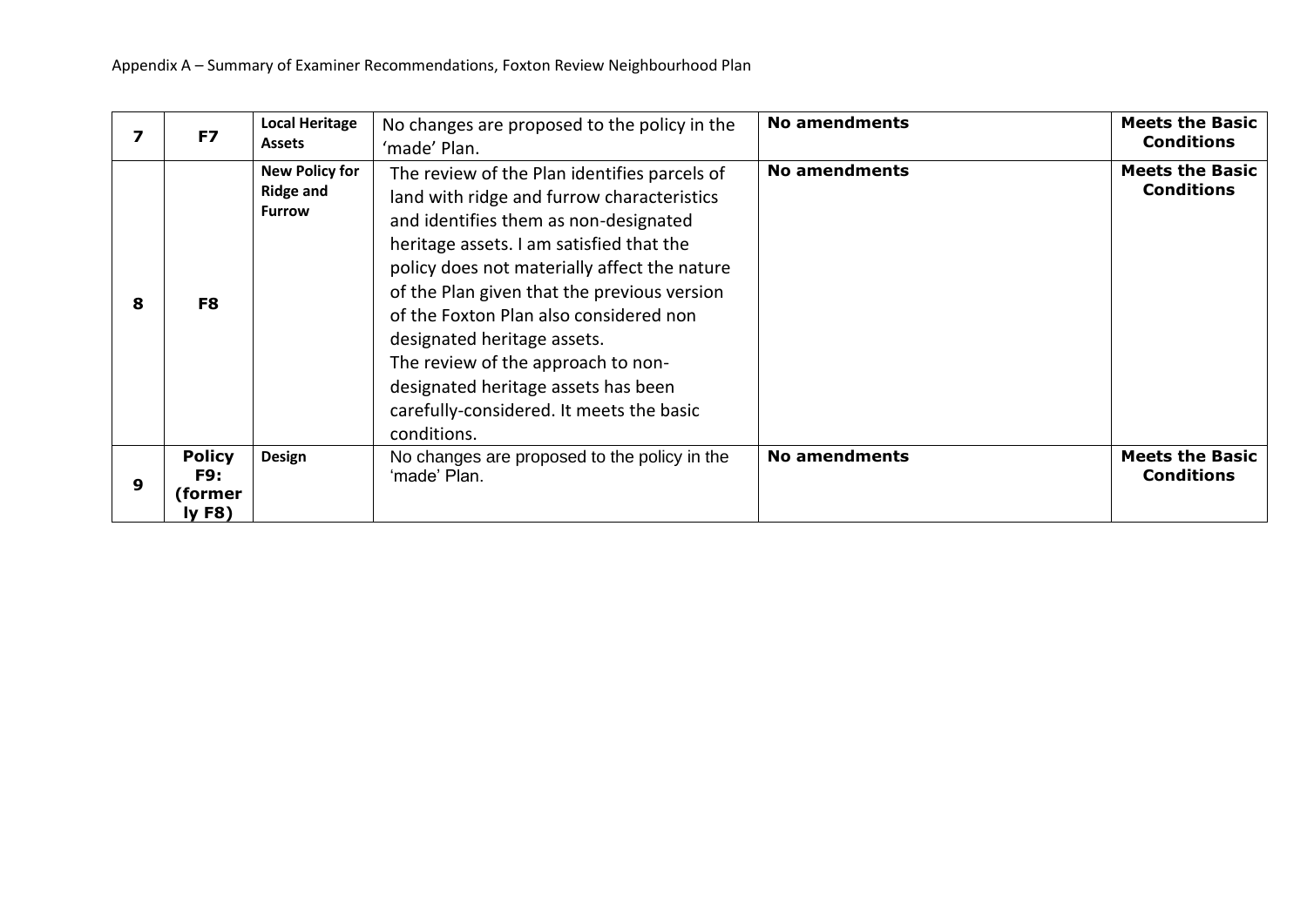| 10 | <b>Policy</b><br>F10:<br>(former<br>ly F9 | Local<br><b>Spaces</b> | Green | No changes are proposed to the policy in<br>the 'made' Plan.<br>The policy has two related parts. The first<br>comments that the identified local green<br>spaces (LGSs) will be protected and<br>enhanced. The second comments that<br>development which is harmful to the LGSs<br>will not be supported.<br>I looked at the existing LGSs. They continue<br>to be entirely appropriate as LGS<br>designations. Nevertheless, since the Plan<br>was made the courts have refined the<br>approach towards policies in<br>neighbourhood plans for LGSs (in the<br>'Mendip' cases). In particular they have<br>identified that there is no need to secure<br>enhancement to identified LGSs.<br>In these circumstances I recommend that<br>the policy is modified to take account of<br>these circumstances. I also recommend that<br>the supporting text is expanded so that it<br>provides a context for the modified policy.<br>Nevertheless, the overall practical effect of<br>the policy remains unchanged. | Replace the policy with:<br>'The Plan designates the green<br>spaces shown on Map 5 and the<br>Policies Map as Local Green Spaces.<br>Development proposals within the<br>designated local green spaces will<br>only be supported in very special<br>circumstances'<br>At the end of paragraph 2.39 add:<br>'Policy F10 follows the matter-of-fact<br>approach in the NPPF. In the event<br>that development proposals come<br>forward on the local green spaces<br>within the Plan period, they can be<br>assessed on a case-by-case basis by<br>the District Council. In particular it<br>will be able to make an informed<br>judgement on the extent to which<br>the proposal concerned<br>demonstrates the 'very special<br>circumstances' required by the<br>policy' | To ensure the<br>policy meets<br>the<br>requirements<br>of the NPPF<br>and to provide<br>clarity to<br>decision<br>makers |
|----|-------------------------------------------|------------------------|-------|-----------------------------------------------------------------------------------------------------------------------------------------------------------------------------------------------------------------------------------------------------------------------------------------------------------------------------------------------------------------------------------------------------------------------------------------------------------------------------------------------------------------------------------------------------------------------------------------------------------------------------------------------------------------------------------------------------------------------------------------------------------------------------------------------------------------------------------------------------------------------------------------------------------------------------------------------------------------------------------------------------------------|---------------------------------------------------------------------------------------------------------------------------------------------------------------------------------------------------------------------------------------------------------------------------------------------------------------------------------------------------------------------------------------------------------------------------------------------------------------------------------------------------------------------------------------------------------------------------------------------------------------------------------------------------------------------------------------------------------------------------------------------------------------------------|---------------------------------------------------------------------------------------------------------------------------|
| 11 | <b>Policy</b><br>F11:<br>(former<br>IyF10 | <b>Trees</b>           |       | No changes are proposed to the policy in<br>the 'made' Plan.                                                                                                                                                                                                                                                                                                                                                                                                                                                                                                                                                                                                                                                                                                                                                                                                                                                                                                                                                    | <b>No amendments</b>                                                                                                                                                                                                                                                                                                                                                                                                                                                                                                                                                                                                                                                                                                                                                      | <b>Meets the Basic</b><br><b>Conditions</b>                                                                               |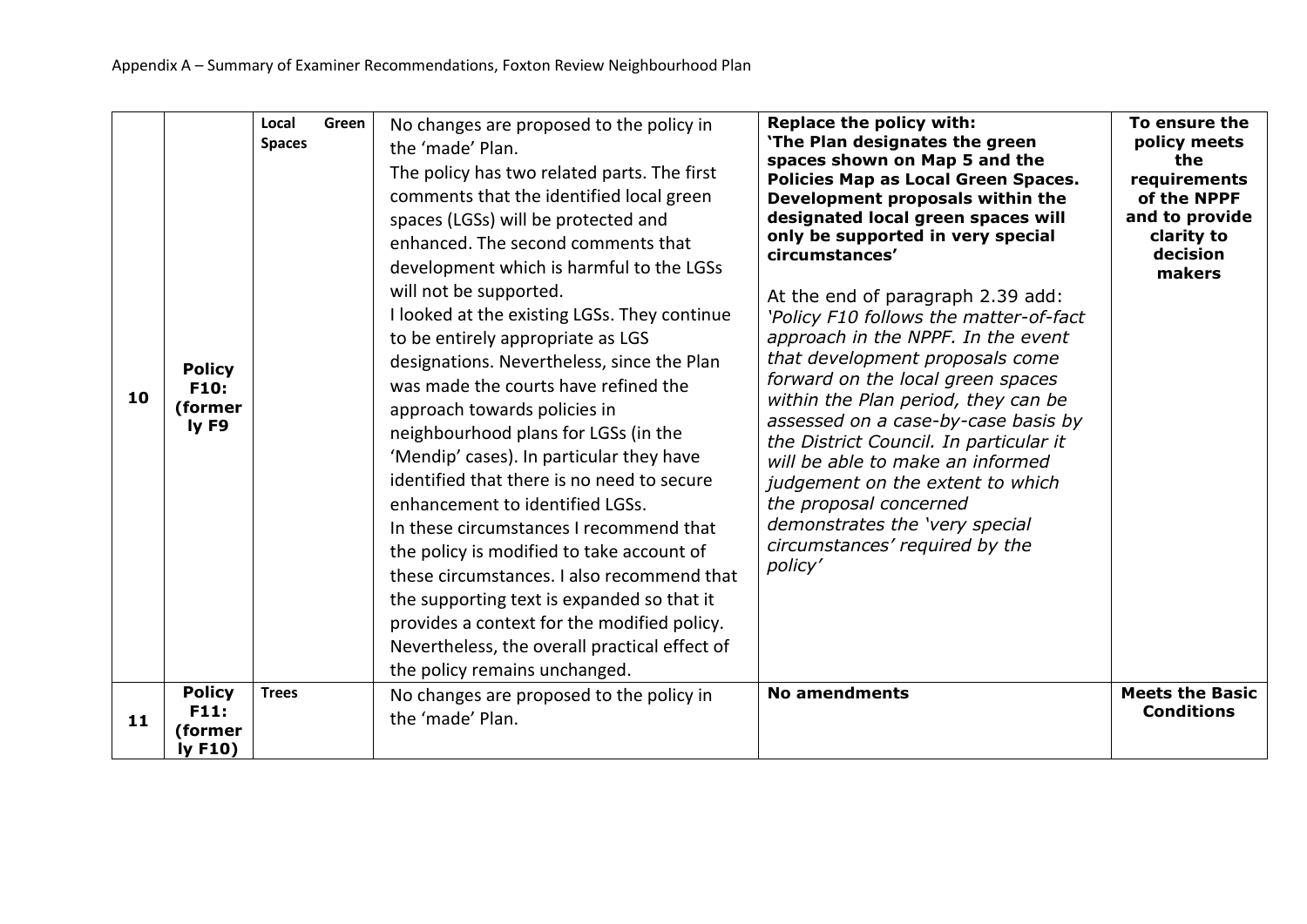| Farm (F13) and land at Middle Street and<br>Vicarage Drive (F14) are removed as<br>allocations from the policy.<br>The review of the Plan also proposes the                                                                                                                                                                                                                                                                                                                                                                                                                                                                                                                                                                                                                                                                                                                                                                                                 | <b>Meets the Basic</b><br><b>Conditions</b> |
|-------------------------------------------------------------------------------------------------------------------------------------------------------------------------------------------------------------------------------------------------------------------------------------------------------------------------------------------------------------------------------------------------------------------------------------------------------------------------------------------------------------------------------------------------------------------------------------------------------------------------------------------------------------------------------------------------------------------------------------------------------------------------------------------------------------------------------------------------------------------------------------------------------------------------------------------------------------|---------------------------------------------|
| deletion of the allocation of land at the<br>junction of Vicarage Drive and Hog Lane for<br>housing development for up to three<br>dwellings. FPC comments that this proposal<br><b>Policy</b><br>no longer had community support in large<br>F12:<br>part due to the scale of development that is<br>12<br>(former<br>already taking place in the village.<br>IyF11)<br>Furthermore, FPC comments that it is not<br>clear that the landowner wants to develop<br>the site. In its response to the clarification<br>note HDC confirmed that no applications to<br>develop the site had been forthcoming<br>since the Plan was 'made'.<br>I am satisfied that the approach taken in<br>this policy is both appropriate to local<br>circumstances and meets the basic<br>conditions. FPC has carefully monitored<br>housing developments in the parish and has<br>adjusted the policy accordingly. The land at<br>the junction of Vicarage Drive and Hog Lane |                                             |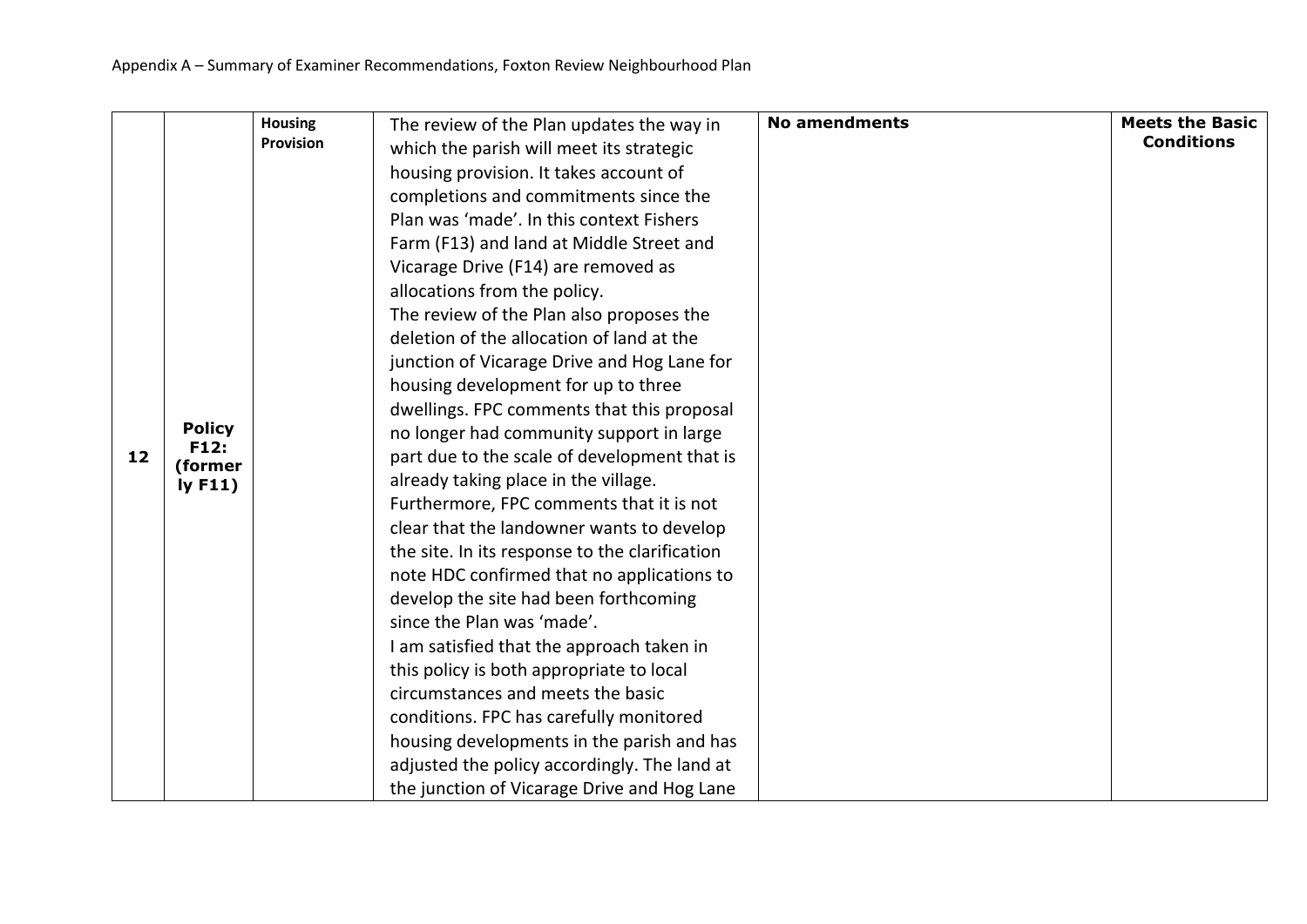|    |                                            |                                     | has clearly not come forward for<br>development and as such its removal as an<br>allocation is appropriate. In the event that<br>development interest on the site is<br>expressed in the future, any such proposals<br>would be assessed against Policy F13 of the<br>reviewed Plan.<br>The review of the policy has been carefully-<br>considered. It meets the basic conditions.                                                           |                      |                                             |
|----|--------------------------------------------|-------------------------------------|----------------------------------------------------------------------------------------------------------------------------------------------------------------------------------------------------------------------------------------------------------------------------------------------------------------------------------------------------------------------------------------------------------------------------------------------|----------------------|---------------------------------------------|
| 13 | <b>Policy</b><br>F13:<br>(former<br>IyF12) | Windfall<br><b>Housing</b>          | The review of the policy removes the<br>reference to dispersed nature of village and<br>internal configuration of existing buildings.<br>It also comments about the importance of<br>protecting the landscape setting of the<br>village by ensuring that new windfall<br>developments lie wholly with the identified<br>limits to development.<br>The review of the policy has been carefully-<br>considered. It meets the basic conditions. | <b>No amendments</b> | <b>Meets the Basic</b><br><b>Conditions</b> |
| 14 | <b>Policy</b><br>F14:<br>(former<br>Iy 16  | <b>Housing Mix</b>                  | The review of the Plan introduces some<br>minor text changes to the 'made' Plan.<br>The review of the policy has been carefully-<br>considered. It meets the basic conditions                                                                                                                                                                                                                                                                | <b>No amendments</b> | <b>Meets the Basic</b><br><b>Conditions</b> |
| 15 | <b>Policy</b><br>F15:<br>(former<br>Iy F17 | <b>Affordable</b><br><b>Housing</b> | The review of the Plan introduces some<br>minor text changes to the 'made' Plan.<br>The review of the policy has been carefully-<br>considered. It meets the basic conditions.                                                                                                                                                                                                                                                               | <b>No amendments</b> | <b>Meets the Basic</b><br><b>Conditions</b> |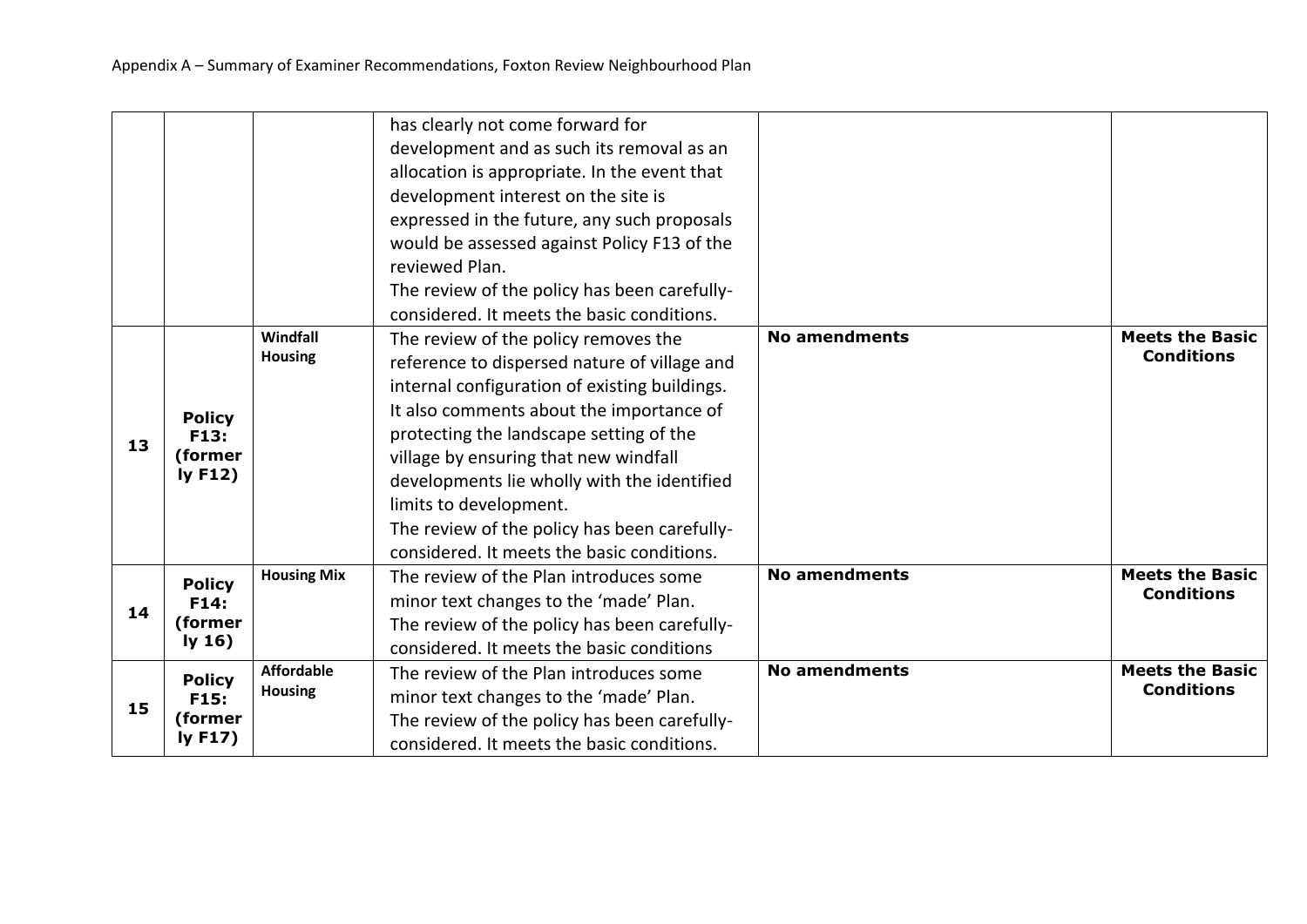|    | <b>Policy</b>         | <b>Retention of</b> | The review of the Plan introduces some         | <b>No amendments</b>                    | <b>Meets the Basic</b> |
|----|-----------------------|---------------------|------------------------------------------------|-----------------------------------------|------------------------|
| 16 | F16:                  | <b>Key Services</b> | minor text changes to the 'made' Plan.         |                                         | <b>Conditions</b>      |
|    | (former               | and Facilities      | The review of the policy has been carefully-   |                                         |                        |
|    | IyF18                 |                     | considered. It meets the basic conditions.     |                                         |                        |
|    | <b>Policy</b>         | Water               | The review of the Plan introduces some         | <b>No amendments</b>                    | <b>Meets the Basic</b> |
| 17 | F17:                  | Management          | minor text changes to the 'made' Plan.         |                                         | <b>Conditions</b>      |
|    | (former               |                     | The review of the policy has been carefully-   |                                         |                        |
|    | ly F19)               |                     | considered. It meets the basic conditions      |                                         |                        |
|    |                       | <b>Car Parking</b>  | The review of the Plan proposes a new          | <b>No amendments</b>                    | <b>Meets the Basic</b> |
|    |                       |                     | policy on car parking. It requires new         |                                         | <b>Conditions</b>      |
|    |                       |                     | development to incorporate the car parking     |                                         |                        |
|    | <b>Policy</b><br>F18: |                     | standards as set out in Appendix 4. The        |                                         |                        |
| 18 | (new                  |                     | appendix sets out the number of spaces         |                                         |                        |
|    | policy)               |                     | required according to the size and typology    |                                         |                        |
|    |                       |                     | of the development.                            |                                         |                        |
|    |                       |                     | The review of the policy has been carefully-   |                                         |                        |
|    |                       |                     | considered. It meets the basic conditions.     |                                         |                        |
|    |                       | <b>Foxton Locks</b> | The review of the Plan introduces some         | In the final part of the policy replace | <b>For Clarity</b>     |
|    |                       |                     | minor text changes to the 'made' Plan. They    | 'car park' with 'car parks'             |                        |
|    |                       |                     | have been carefully considered.                |                                         |                        |
|    |                       |                     | The revised policy also offers support for     |                                         |                        |
|    | <b>Policy</b><br>F19: |                     | the provision of electrical charging points at |                                         |                        |
| 19 | (former               |                     | the Foxton Locks car parks. In its response    |                                         |                        |
|    | Iy F20                |                     | to the clarification note FPC confirmed that   |                                         |                        |
|    |                       |                     | this element of the policy was intended to     |                                         |                        |
|    |                       |                     | apply to both of the car parks. I recommend    |                                         |                        |
|    |                       |                     | accordingly. Otherwise, the policy meets       |                                         |                        |
|    |                       |                     | the basic conditions.                          |                                         |                        |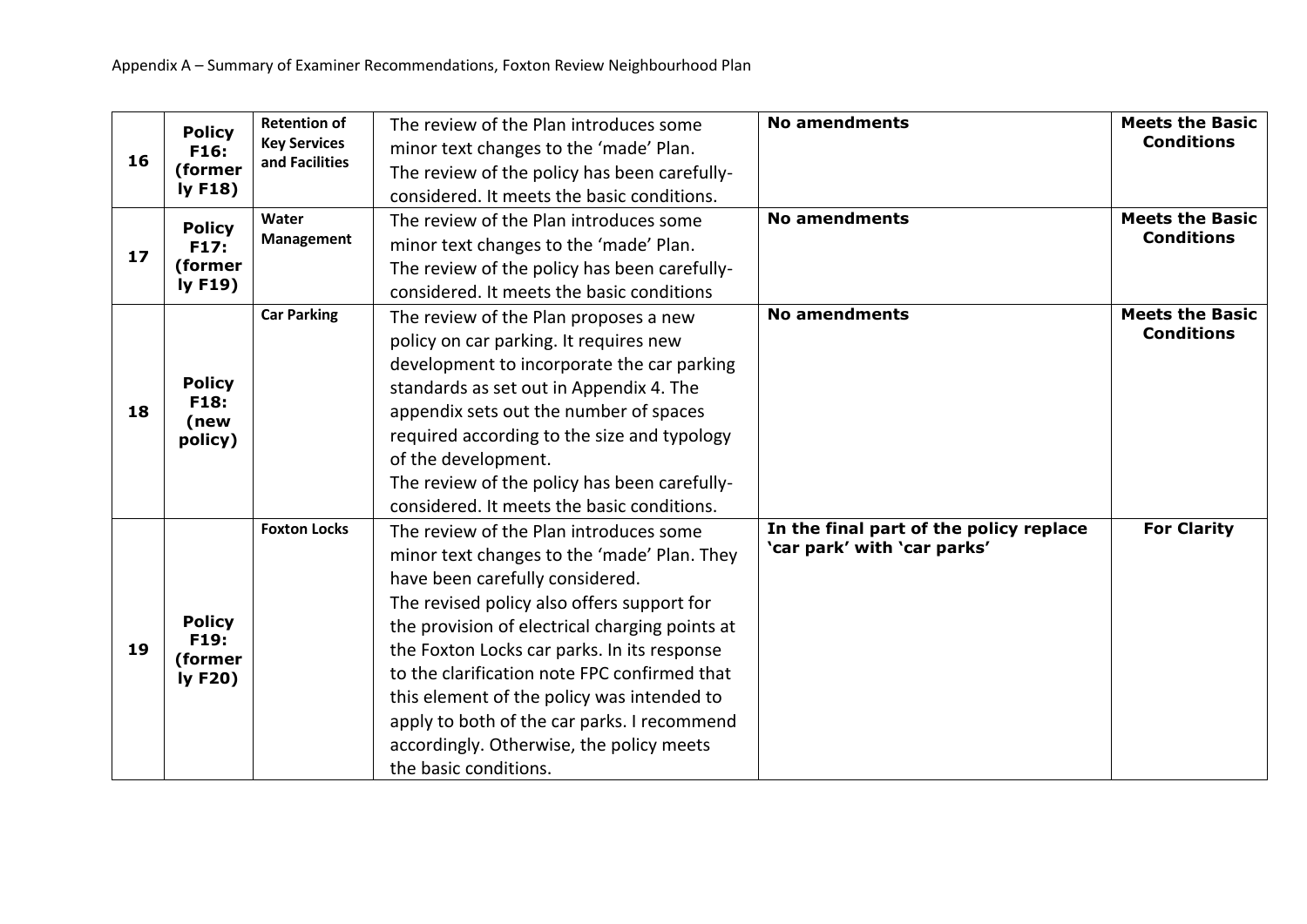| 20 | <b>Other</b><br><b>Matters</b> | General | This report has recommended a series of<br>modifications both to the policies and to<br>the supporting text in the submitted Plan.<br>Where consequential changes to the text<br>are required directly as a result of my<br>recommended modification to the policy<br>concerned, I have highlighted them in this<br>report. However other changes to the<br>general text may be required elsewhere in<br>the Plan as a result of the recommended<br>modifications to the policies. It will be<br>appropriate for HDC and FPC to have the<br>flexibility to make any necessary<br>consequential changes to the general text. I<br>recommend accordingly. | <b>Modification of general text (where</b><br>necessary) to achieve consistency<br>with the modified policies. | To ensure<br>consistency<br>and accuracy<br>across the Plan |
|----|--------------------------------|---------|---------------------------------------------------------------------------------------------------------------------------------------------------------------------------------------------------------------------------------------------------------------------------------------------------------------------------------------------------------------------------------------------------------------------------------------------------------------------------------------------------------------------------------------------------------------------------------------------------------------------------------------------------------|----------------------------------------------------------------------------------------------------------------|-------------------------------------------------------------|
|----|--------------------------------|---------|---------------------------------------------------------------------------------------------------------------------------------------------------------------------------------------------------------------------------------------------------------------------------------------------------------------------------------------------------------------------------------------------------------------------------------------------------------------------------------------------------------------------------------------------------------------------------------------------------------------------------------------------------------|----------------------------------------------------------------------------------------------------------------|-------------------------------------------------------------|